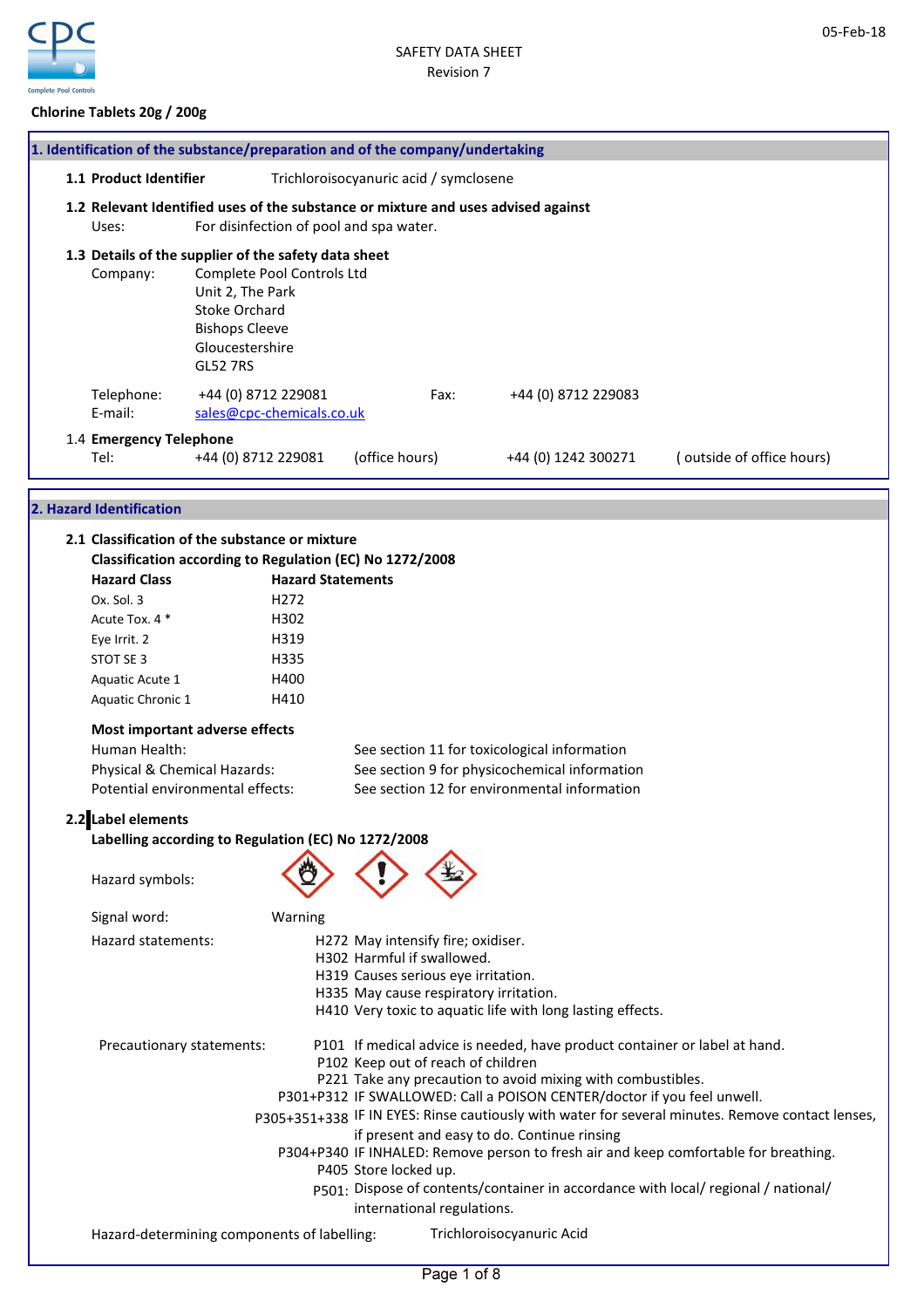| 2. Hazard Identification |                                                                                                                                                |                 |  |  |
|--------------------------|------------------------------------------------------------------------------------------------------------------------------------------------|-----------------|--|--|
| Additional information:  | Contact with acids liberates toxic gas.<br>EUH031<br>Warning! Do not use together with other products. May release dangerous gases (chlorine). |                 |  |  |
| 2.3 Other Hazards        | Results of PBT and vPvB assessment                                                                                                             | Not applicable. |  |  |

## 3. Composition/information on ingredients

| <b>3.2</b> Chemical nature: |                                                       |           | Mixture of substances listed below with nonhazardous additions. |             |                                                                                                                              |  |
|-----------------------------|-------------------------------------------------------|-----------|-----------------------------------------------------------------|-------------|------------------------------------------------------------------------------------------------------------------------------|--|
|                             | CAS-No.<br><b>EINECS</b><br>trichloroisocyanuric acid |           | Index-No.                                                       | %           |                                                                                                                              |  |
|                             | 87-90-1                                               |           | 201-782-8 613-031-00-5                                          | 75 - 100    | Ox. Sol. 2, H272; Aquatic Acute 1, H400; Aquatic Chronic 1, H410; Acute<br>Tox. 4, H302; Eye Irrit. 2, H319; STOT SE 3, H335 |  |
|                             | <b>Boric Acid</b>                                     |           |                                                                 |             |                                                                                                                              |  |
|                             | 10043-35-3                                            | 233-139-2 | 005-007-00-2                                                    | $0.5 - 1\%$ | Repr. 1B, H360FD                                                                                                             |  |
|                             | Index number: 005-007-00-2                            |           |                                                                 |             | Reg.nr.: 01-2119486683-25-xxxx                                                                                               |  |
|                             |                                                       |           |                                                                 |             | 01-2119486683-25-0029                                                                                                        |  |
|                             | <b>SVHC</b>                                           |           |                                                                 |             |                                                                                                                              |  |
|                             | 10043-35-3 boric acid                                 |           |                                                                 |             |                                                                                                                              |  |

Additional information: For the wording of the listed hazard phrases refer to section 16.

## 4. First Aid measures

|                                                                                                                                                           | 4.1 Description of first aid measures<br><b>General Advice:</b>                       | Symptoms of poisoning may even occur after several hours; therefore medical observation for at                                            |  |  |
|-----------------------------------------------------------------------------------------------------------------------------------------------------------|---------------------------------------------------------------------------------------|-------------------------------------------------------------------------------------------------------------------------------------------|--|--|
|                                                                                                                                                           | Supply fresh air; consult doctor in case of complaints.<br>If inhaled:                |                                                                                                                                           |  |  |
|                                                                                                                                                           | Seek medical treatment<br>In case of skin contact:                                    |                                                                                                                                           |  |  |
| Call a doctor immediately. Rinse opened eye for several minutes under running water. If<br>In case of eye contact:<br>symptoms persist, consult a doctor. |                                                                                       |                                                                                                                                           |  |  |
|                                                                                                                                                           | If swallowed:                                                                         | Rinse out mouth and then drink plenty of water. Call for a doctor immediately.                                                            |  |  |
|                                                                                                                                                           | Symptoms & effects:                                                                   | 4.2 Most important symptoms and effects, both acute and delayed<br>No further relevant information available.                             |  |  |
|                                                                                                                                                           | Treatment                                                                             | 4.3 Indication of immediate medical attention and special treatment needed<br>No further relevant information available.                  |  |  |
|                                                                                                                                                           | 5. Fire fighting measures                                                             |                                                                                                                                           |  |  |
|                                                                                                                                                           | 5.1 Extinguishing media:                                                              |                                                                                                                                           |  |  |
|                                                                                                                                                           | Suitable media:                                                                       | Water, Water spray and Carbon dioxide.                                                                                                    |  |  |
|                                                                                                                                                           | Unsuitable media:                                                                     | Extinguishing powder, Foam, Water with full jet.                                                                                          |  |  |
|                                                                                                                                                           | 5.2 Special hazards arising from the substance or mixture<br><b>Specific Hazards:</b> | Formation of toxic gases is possible during heating or in case of fire.                                                                   |  |  |
|                                                                                                                                                           |                                                                                       | In case of fire, the following can be released: Nitrogen oxides (NOx) ; Hydrogen chloride (HCl)                                           |  |  |
|                                                                                                                                                           | 5.3 Advice for fire-fighters                                                          |                                                                                                                                           |  |  |
|                                                                                                                                                           | Protective equipment                                                                  | Wear self-contained respiratory protective device. Wear fully protective suit. Mouth respiratory<br>protective device.                    |  |  |
|                                                                                                                                                           | <b>Further Information:</b>                                                           | Cool endangered receptacles with water spray. Collect contaminated fire fighting water<br>separately. It must not enter the sewage system |  |  |
|                                                                                                                                                           |                                                                                       |                                                                                                                                           |  |  |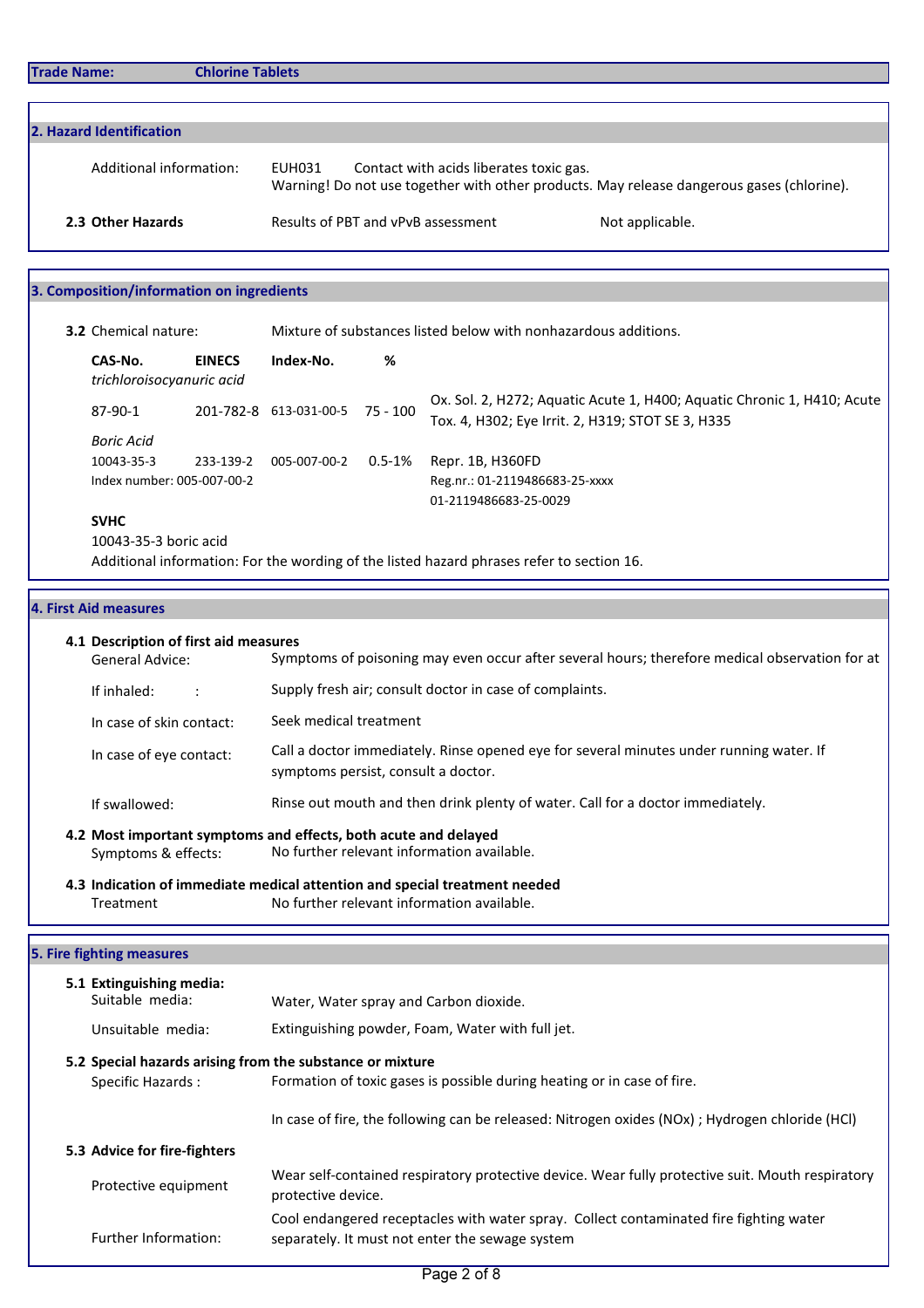| <b>Personal Precautions:</b>    |                                                                                            |
|---------------------------------|--------------------------------------------------------------------------------------------|
|                                 | Avoid formation of dust. Ensure adequate ventilation. Mount respiratory protective device. |
| 6.2 Environmental precautions   |                                                                                            |
|                                 | Environmental precautions: Keep contaminated washing water and dispose of appropriately.   |
|                                 | Do not allow product to reach sewage system or any water course.                           |
|                                 | Inform respective authorities in case of seepage into water course or sewage system.       |
|                                 | Do not allow to enter sewers/ surface or ground water.                                     |
|                                 | 6.3 Methods and materials for containment and cleaning up                                  |
|                                 | Dispose contaminated material as waste according to item 13.                               |
|                                 | Ensure adequate ventilation.                                                               |
| 6.4 Reference to other sections |                                                                                            |
| Other sections:                 | See Section 7 for information on safe handling.                                            |
|                                 | See Section 8 for information on personal protection equipment.                            |
|                                 | See Section 13 for disposal information.                                                   |
|                                 |                                                                                            |
|                                 |                                                                                            |
|                                 | Cleaning up:<br>7. Handling and storage                                                    |

| 7.1 Precautions for safe handling |                                                                                                  |
|-----------------------------------|--------------------------------------------------------------------------------------------------|
| Advice on safe handling:          | Store in cool, dry place in tightly closed receptacles.                                          |
|                                   | Provide suction extractors if dust is formed.                                                    |
|                                   | Restrict the quantity stored at the work place.                                                  |
|                                   | Do not refill residue into storage receptacles.                                                  |
|                                   | Information about fire - and explosion protection: Keep respiratory protective device available. |
|                                   | 7.2 Conditions for safe storage, including any incompatibilities.                                |
| Storage areas:                    | Storage areas:                                                                                   |
| Common storage:                   | Do not store together with acids.                                                                |
| Further information:              | Protect from humidity and water.                                                                 |
|                                   | Keep container tightly sealed.                                                                   |
|                                   | Store in cool, dry conditions in well sealed receptacles.                                        |
| Storage class:                    | 5.1B                                                                                             |
|                                   |                                                                                                  |
| 7.3 Specific end uses             |                                                                                                  |

## 8. Exposure control/personal protection

Additional information about design of technical facilities: No further data; see item 7.

#### 8.1 Control parameters

The product does not contain any relevant quantities of materials with critical values that have to be monitored at the workplace.

Additional information: The lists valid during the making were used as basis.

## 8.2 Exposure controls

## Personal protective equipment:

Protective and hygienic measures: Keep away from foodstuffs, beverages and feed. Immediately remove all soiled and contaminated clothing Wash hands before breaks and at the end of work. Avoid contact with the eyes. Avoid contact with the eyes and skin.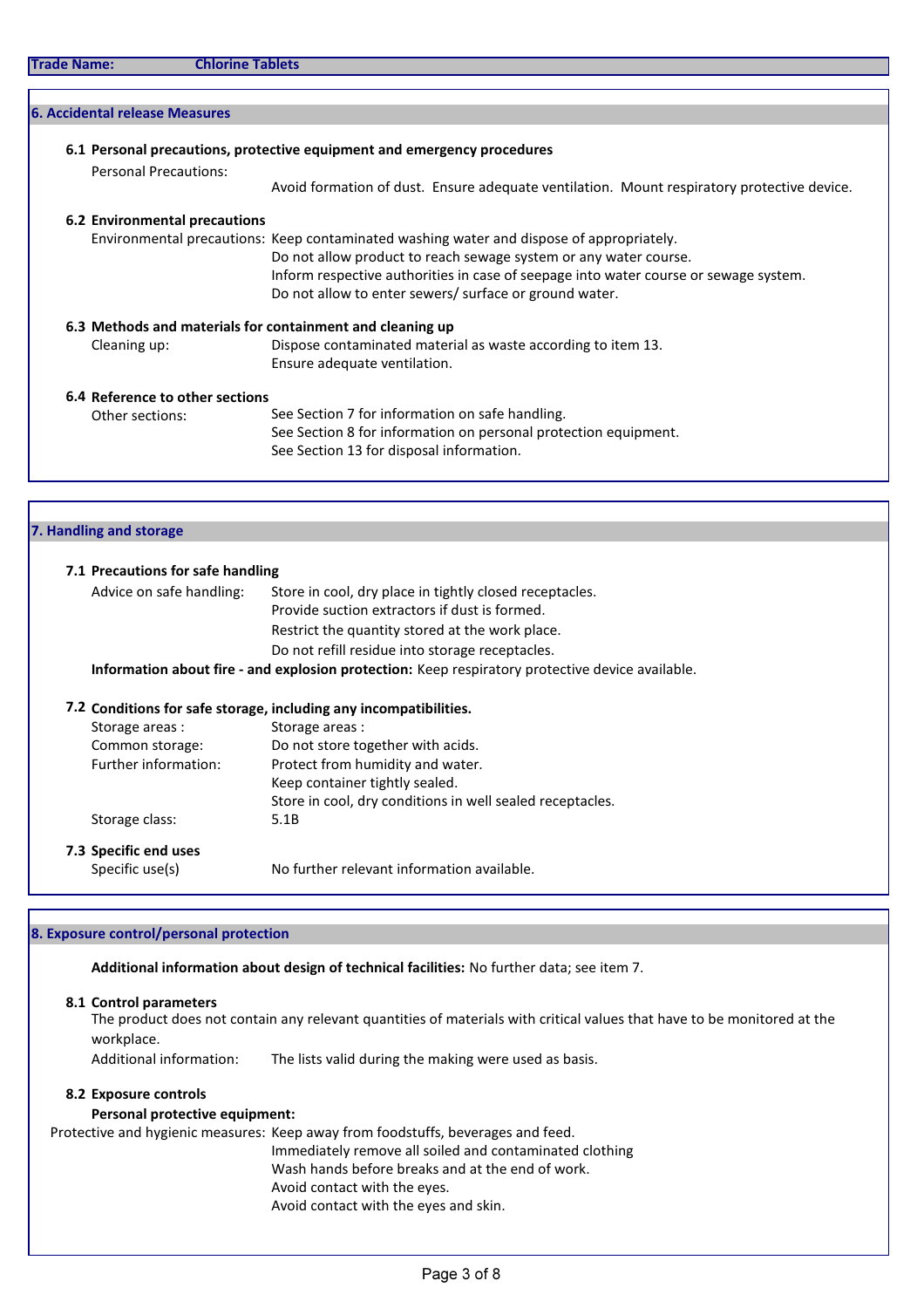# 8. Exposure control/personal protection

| Use suitable respiratory protective device when high concentrations are present.<br>Respiratory protection:<br>In case of brief exposure or low pollution use respiratory filter device. In case of intensive or<br>longer exposure use selfcontained respiratory protective device. |                                                                                                                                                                                                                                                                                                                                                                                                                                                                                                                          |                  |  |  |  |  |
|--------------------------------------------------------------------------------------------------------------------------------------------------------------------------------------------------------------------------------------------------------------------------------------|--------------------------------------------------------------------------------------------------------------------------------------------------------------------------------------------------------------------------------------------------------------------------------------------------------------------------------------------------------------------------------------------------------------------------------------------------------------------------------------------------------------------------|------------------|--|--|--|--|
|                                                                                                                                                                                                                                                                                      |                                                                                                                                                                                                                                                                                                                                                                                                                                                                                                                          |                  |  |  |  |  |
| <b>Protection of hands:</b>                                                                                                                                                                                                                                                          | Wear suitable chemical resistant gloves                                                                                                                                                                                                                                                                                                                                                                                                                                                                                  |                  |  |  |  |  |
|                                                                                                                                                                                                                                                                                      | The glove material has to be impermeable and resistant to the product/ the substance/ the preparation.                                                                                                                                                                                                                                                                                                                                                                                                                   |                  |  |  |  |  |
|                                                                                                                                                                                                                                                                                      | Due to missing tests no recommendation to the glove material can be given for the product.                                                                                                                                                                                                                                                                                                                                                                                                                               |                  |  |  |  |  |
|                                                                                                                                                                                                                                                                                      | Selection of the glove material on consideration of the penetration times, rates of diffusion and the degradation                                                                                                                                                                                                                                                                                                                                                                                                        |                  |  |  |  |  |
| <b>Material of gloves</b>                                                                                                                                                                                                                                                            |                                                                                                                                                                                                                                                                                                                                                                                                                                                                                                                          |                  |  |  |  |  |
|                                                                                                                                                                                                                                                                                      | The selection of the suitable gloves does not only depend on the material, but also on further marks of quality and<br>varies from manufacturer to manufacturer. As the product is a preparation of several substances, the resistance<br>of the glove material can not be calculated in advance and has therefore to be checked prior to the application.<br>Penetration time of glove material<br>The exact break trough time has to be found out by the manufacturer of the protective gloves and has to be observed. |                  |  |  |  |  |
|                                                                                                                                                                                                                                                                                      |                                                                                                                                                                                                                                                                                                                                                                                                                                                                                                                          |                  |  |  |  |  |
|                                                                                                                                                                                                                                                                                      |                                                                                                                                                                                                                                                                                                                                                                                                                                                                                                                          |                  |  |  |  |  |
|                                                                                                                                                                                                                                                                                      |                                                                                                                                                                                                                                                                                                                                                                                                                                                                                                                          |                  |  |  |  |  |
|                                                                                                                                                                                                                                                                                      |                                                                                                                                                                                                                                                                                                                                                                                                                                                                                                                          |                  |  |  |  |  |
|                                                                                                                                                                                                                                                                                      | For the permanent contact gloves made of the following materials are suitable:                                                                                                                                                                                                                                                                                                                                                                                                                                           |                  |  |  |  |  |
| Nitrile rubber, NBR                                                                                                                                                                                                                                                                  | Chloroprene rubber, CR                                                                                                                                                                                                                                                                                                                                                                                                                                                                                                   | Butyl rubber, BR |  |  |  |  |
| Eye protection:                                                                                                                                                                                                                                                                      | Tightly sealed goggles                                                                                                                                                                                                                                                                                                                                                                                                                                                                                                   |                  |  |  |  |  |
| Body protection:                                                                                                                                                                                                                                                                     | Protective work clothing, Boots, Apron                                                                                                                                                                                                                                                                                                                                                                                                                                                                                   |                  |  |  |  |  |

# 9. Physical and chemical properties

| Form                                             | <b>Tablets</b>                                |
|--------------------------------------------------|-----------------------------------------------|
| Colour:                                          | White                                         |
| Odour:                                           | Like chlorine                                 |
| Odour threshold:                                 | Not determined.                               |
| pH-value (10 g/l) at 20 °C: "                    | $2.0 - 2.7$                                   |
| Melting point/Melting range:                     | 225-240 °C                                    |
| Boiling point/Boiling range:                     | Undetermined.                                 |
| Flash point:                                     | Not applicable.                               |
| Flammability (solid gaseous):                    | Undetermined.                                 |
| Decomposition temperature:                       | 225 °C                                        |
| Self-igniting:                                   | Product is not selfigniting.                  |
| Danger of explosion:                             | Product does not present an explosion hazard. |
| <b>Explosion limits:</b><br>Lower / Upper:       | Not determined.                               |
| Vapour pressure:                                 | Not applicable.                               |
| Density at 20 °C:                                | ca. 2.5 $g/cm^{3}$                            |
| Relative density                                 | Not determined.                               |
| Vapour density                                   | Not applicable.                               |
| Evaporation rate                                 | Not applicable.                               |
| Solubility in / Miscibility with water at 25 °C: | 12 g/l                                        |
| Partition coefficient (n-octanol/water):         | Not determined.                               |
| Solvent content:                                 | 0.00%                                         |
| Solids content:                                  | 100.00%                                       |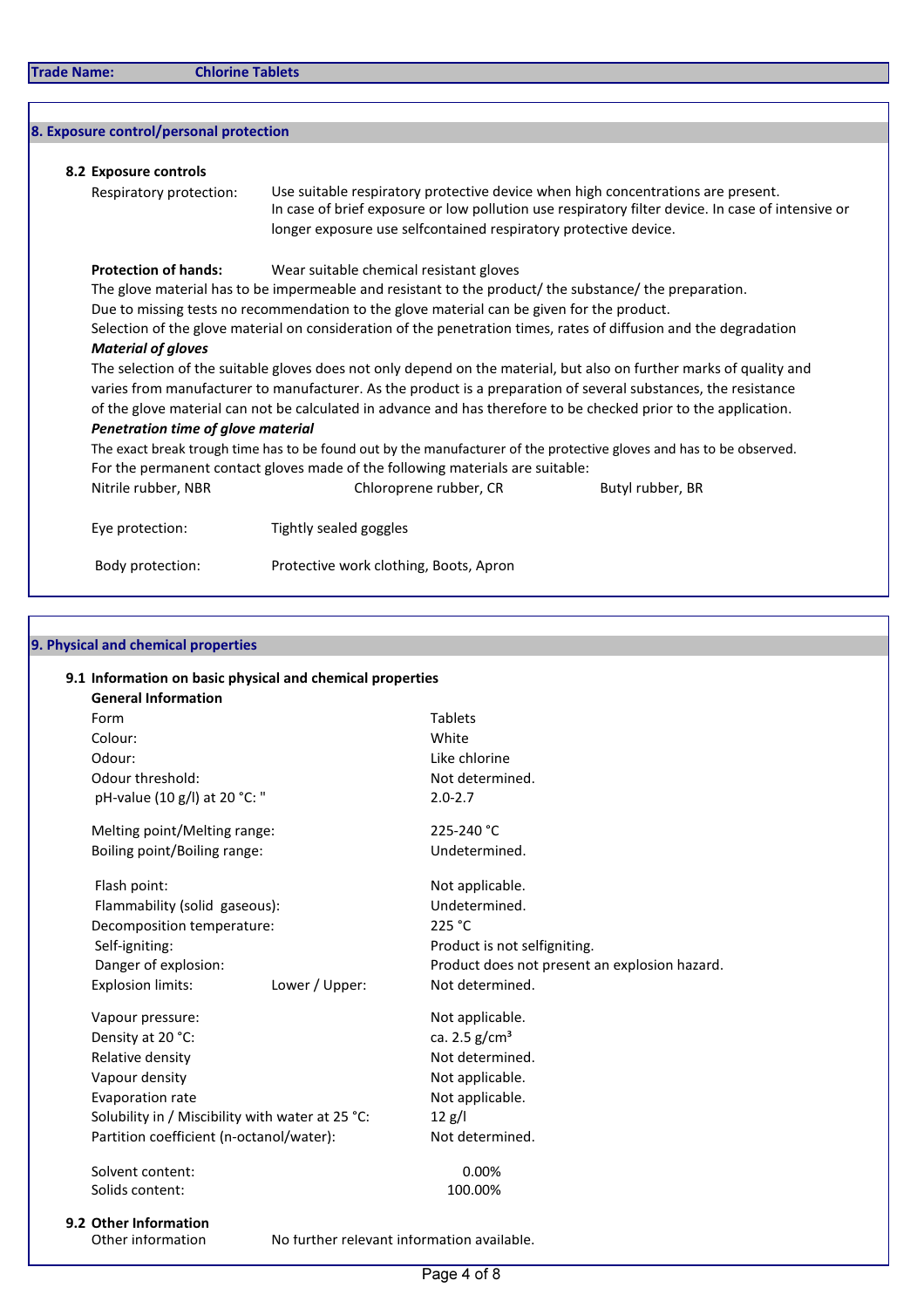| 10. Stability and reactivity                      |                                                                                                                                                                                                                                            |
|---------------------------------------------------|--------------------------------------------------------------------------------------------------------------------------------------------------------------------------------------------------------------------------------------------|
| 10.1 Reactivity<br>Reactivity                     | No further relevant information available.                                                                                                                                                                                                 |
| 10.2 Chemical stability<br>Chemical stability     | To avoid thermal decomposition do not overheat.                                                                                                                                                                                            |
| 10.3 Possibility of hazardous reactions           |                                                                                                                                                                                                                                            |
| Hazardous reactions:                              | Reacts with oxidising agents.<br>Reacts with strong alkali.<br>Reacts with amines.<br>Strong exothermic reaction with acids.<br>Reacts with flammable substances.<br>Reacts with acids releasing chlorine.<br>Reacts with reducing agents. |
| 10.4 Conditions to avoid<br>Conditions to avoid   | No further relevant information available.                                                                                                                                                                                                 |
| 10.5 Incompatible materials<br>Materials to avoid | No further relevant information available.                                                                                                                                                                                                 |
| 10.6 Hazardous decomposition products             |                                                                                                                                                                                                                                            |
| Haz. Decomp. products:                            | Hydrogen chloride (HCl)<br>Chlorine<br>Nitrogen oxides (NOx)                                                                                                                                                                               |

#### 11. Toxicilogical Information

## 11.1 Information on toxicilogical effects Acute toxicity **Harmful if swallowed**

LD/LC50 values relevant for classification

| trichloroisocyanuric acid<br>87-90-1 |                |             |              |              |
|--------------------------------------|----------------|-------------|--------------|--------------|
| <b>Route</b>                         | <b>Species</b> | <b>Test</b> | <b>Value</b> | <b>Units</b> |
| Oral                                 | Rat            | LD50        | 406          | mg/kg        |
| boric acid                           |                |             |              | 10043-35-3   |
| Oral                                 | Rat            | LD50        | 2660         | mg/kg        |

## Primary Irritant effect:

Skin corrosion/irritation: Based on available data, the classification criteria are not met. Serious eye damage/irritation: Causes serious eye irritation.

Respiratory or skin sensitisation: Based on available data, the classification criteria are not met.

## CMR effects (carcinogenity, mutagenicity and toxicity for reproduction)

Germ cell mutagenicity: Based on available data, the classification criteria are not met. Carcinogenicity: Based on available data, the classification criteria are not met. Reproductive toxicity : Based on available data, the classification criteria are not met. STOT-single exposure: May cause respiratory irritation. STOT-repeated exposure: Based on available data, the classification criteria are not met.

Aspiration hazard: Based on available data, the classification criteria are not met.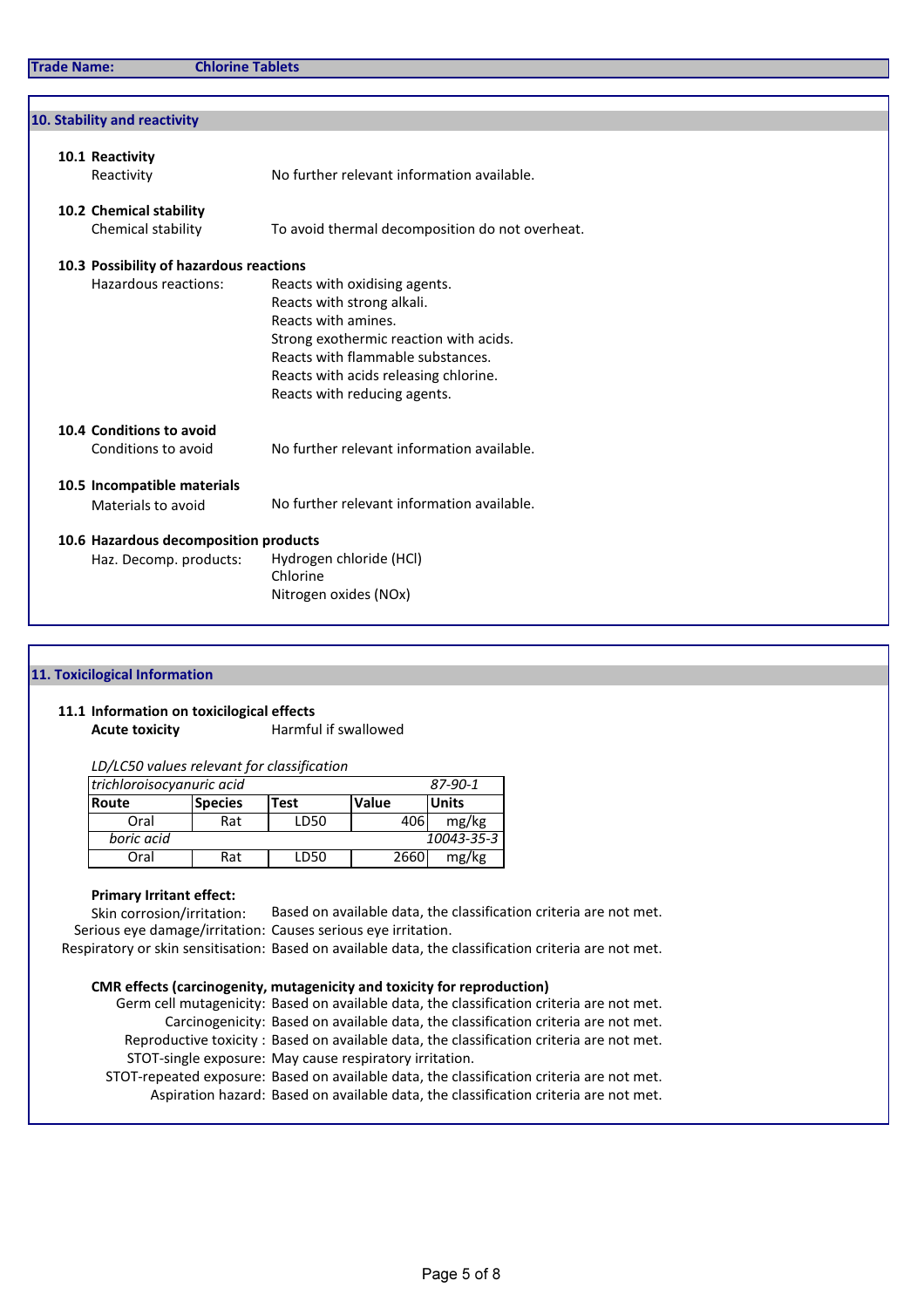#### Trade Name: Chlorine Tablets

## 12. Ecological Information

#### 12.1 Toxicity

| <b>Acute Toxicity</b>         |             |       |              |                                                    |
|-------------------------------|-------------|-------|--------------|----------------------------------------------------|
| trichloroisocyanuric acid     |             |       |              |                                                    |
| <b>Species</b>                | <b>Test</b> | Value | <b>Units</b> |                                                    |
| Daphnia                       | <b>EC50</b> | 0.2   | mg/          | (Modified method based on the ASTM method E645-85) |
| (Selenastrum capricornutum (G | <b>EC50</b> | 0.5   | mg/          |                                                    |
| (Danio rerio (Zebrabärbling)) | LC50        | 0.3   | mg/          |                                                    |
| boric acid                    |             |       | 10043-35-3   |                                                    |
| (Chlorella pyrenoidosa)       | <b>NOEC</b> | 10    | mg/          |                                                    |
| Daphnia                       | <b>LC50</b> | 133   | mg/1         | (ASTM Standard E 729-80)                           |

#### 12.2 Persistence and degradability

Persistence and degradability No further relevant information available.

## 12.3 Bioaccumlative potential

Bioaccumlative potential No further relevant information available.

#### 12.4 Mobility in soil

| Mobility in soil    | No further relevant information available. |
|---------------------|--------------------------------------------|
| Ecotoxical effects: | Remark: Very toxic for fish                |

#### Behaviour in sewage processing plants

10043-35-3 boric acid

NOEC 180 mg/l (Activated sludge) (OECD "Chironomid testing using spiked sediment")

Additional ecological information:

## General notes:

Water hazard class 3 (German Regulation) (Self-assessment): extremely hazardous for water Do not allow product to reach ground water, water course or sewage system, even in small quantities. Danger to drinking water if even extremely small quantities leak into the ground. Also poisonous for fish and plankton in water bodies.

Very toxic for aquatic organisms

## 12.5 Results of PBT and PvB assessment

Results of PBT and PvB Not applicable

## 12.6 Other adverse effects

Other adverse effects No further relevant information available.

## 13. Disposal Considerations

#### 13.1 Waste treatment methods

Must be specially treated adhering to official regulations. Must not be disposed together with household garbage. Do not allow product to reach sewage system.

## Uncleaned packaging:

Empty contaminated packagings thoroughly. They may be recycled after thorough and proper cleaning. Packagings that may not be cleansed are to be disposed of in the same manner as the product.

## Recommended cleansing agents:

Water, if necessary together with cleansing agents.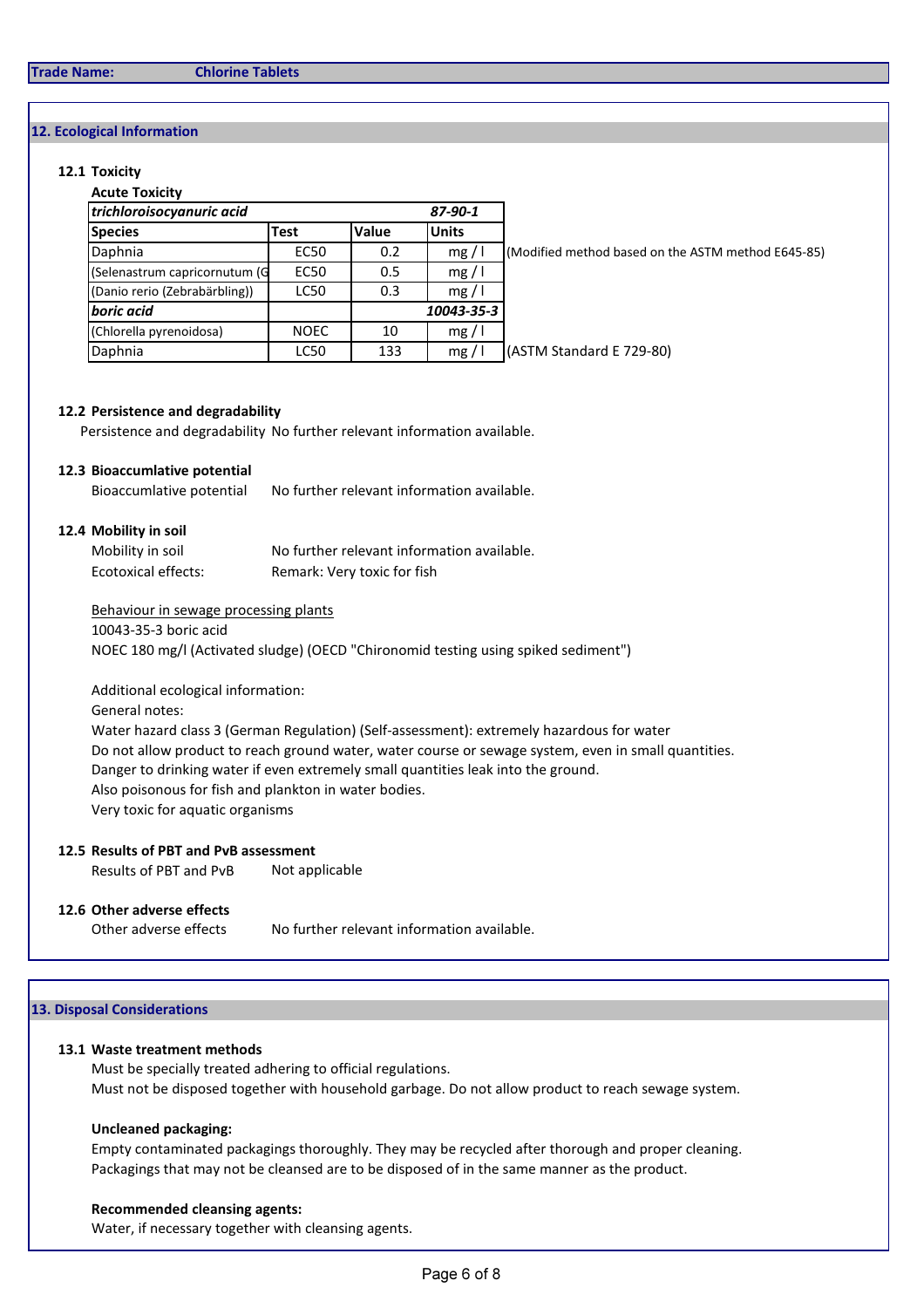| <b>Trade Name:</b> | <b>Chlorine Tablets</b>                                |                               |                                                                                                    |
|--------------------|--------------------------------------------------------|-------------------------------|----------------------------------------------------------------------------------------------------|
|                    |                                                        |                               |                                                                                                    |
|                    | 14. Transport Information                              |                               |                                                                                                    |
|                    |                                                        |                               |                                                                                                    |
|                    | 14.1 UN Number                                         | <b>UN1479</b>                 |                                                                                                    |
|                    | 14.2 UN proper shipping name                           |                               |                                                                                                    |
|                    | ADR:                                                   |                               | 1479 OXIDIZING SOLID, N.O.S. (TRICHLOROISOCYANURIC ACID), ENVIRONMENTALLY HAZARDOUS                |
|                    | IMDG:                                                  |                               | OXIDIZING SOLID, N.O.S. (TRICHLOROISOCYANURIC ACID), MARINE POLLUTANT                              |
|                    | IATA:                                                  |                               | OXIDIZING SOLID, N.O.S. (TRICHLOROISOCYANURIC ACID)                                                |
|                    | 14.3 Transport hazard class(es)                        |                               |                                                                                                    |
|                    | ADR / IMDG                                             |                               |                                                                                                    |
|                    |                                                        |                               |                                                                                                    |
|                    | Class:                                                 | 5.1                           | Oxidising substances.                                                                              |
|                    | Label:                                                 | 5.1                           |                                                                                                    |
|                    | IATA:                                                  |                               |                                                                                                    |
|                    |                                                        |                               |                                                                                                    |
|                    |                                                        | 5.1                           |                                                                                                    |
|                    | Class:<br>Label:                                       | 5.1                           | Oxidising substances.                                                                              |
|                    |                                                        |                               |                                                                                                    |
|                    | 14.4 Packaging Group<br>ADR / IMDG / IATA              | $\mathbf{III}$                |                                                                                                    |
|                    |                                                        |                               |                                                                                                    |
|                    | 14.5 Environmental hazards                             |                               |                                                                                                    |
|                    | Marine pollutant: Yes                                  | Yes<br>Symbol (fish and tree) |                                                                                                    |
|                    | Special marking (ADR):                                 | Symbol (fish and tree)        |                                                                                                    |
|                    | 14.6 Special precautions for user                      |                               |                                                                                                    |
|                    | Special precautions:                                   |                               | Warning: Oxidising substances.                                                                     |
|                    | Danger code (Kemler):                                  | 50                            |                                                                                                    |
|                    | <b>EMS Number:</b>                                     | $F-A, S-Q$                    |                                                                                                    |
|                    | <b>Stowage Category</b>                                | В                             |                                                                                                    |
|                    | Segregation Code                                       |                               | SG38 Stow "separated from" ammonium compounds.                                                     |
|                    |                                                        |                               | SG49 Stow "separated from" cyanides                                                                |
|                    |                                                        |                               | SG60 Stow "separated from" peroxides                                                               |
|                    |                                                        |                               | SG61 Stow "separated from" powdered metals                                                         |
|                    |                                                        |                               | Not applicable<br>14.7 Transport in bulk according to Annex II of MARPOL 73/78 and the IBC Code    |
|                    |                                                        |                               |                                                                                                    |
|                    | <b>Transport/Additional information:</b><br><b>ADR</b> |                               |                                                                                                    |
|                    | Excepted quantities (EQ):                              |                               | E1                                                                                                 |
|                    |                                                        |                               | 5 kg                                                                                               |
|                    | Limited quantities (LQ)                                |                               | E1                                                                                                 |
|                    | Excepted quantities (EQ) Code:                         |                               |                                                                                                    |
|                    |                                                        |                               | Maximum net quantity per inner packaging: 30 g<br>Maximum net quantity per outer packaging: 1000 g |
|                    | Transport category                                     |                               | 3                                                                                                  |
|                    | Tunnel restriction code                                |                               | Ε                                                                                                  |
|                    |                                                        |                               |                                                                                                    |
|                    | <b>IMDG</b><br>Limited quantities (LQ)                 |                               | 5 kg                                                                                               |
|                    | Excepted quantities (EQ) Code:                         |                               | E <sub>1</sub>                                                                                     |
|                    |                                                        |                               | Maximum net quantity per inner packaging: 30 g                                                     |
|                    |                                                        |                               | Maximum net quantity per outer packaging: 1000 g                                                   |
|                    | UN "Model Regulation":                                 |                               | UN1479 OXIDIZING SOLID, N.O.S. (TRICHLOROISOCYANURIC ACID), 5.1, III,                              |
|                    |                                                        |                               |                                                                                                    |